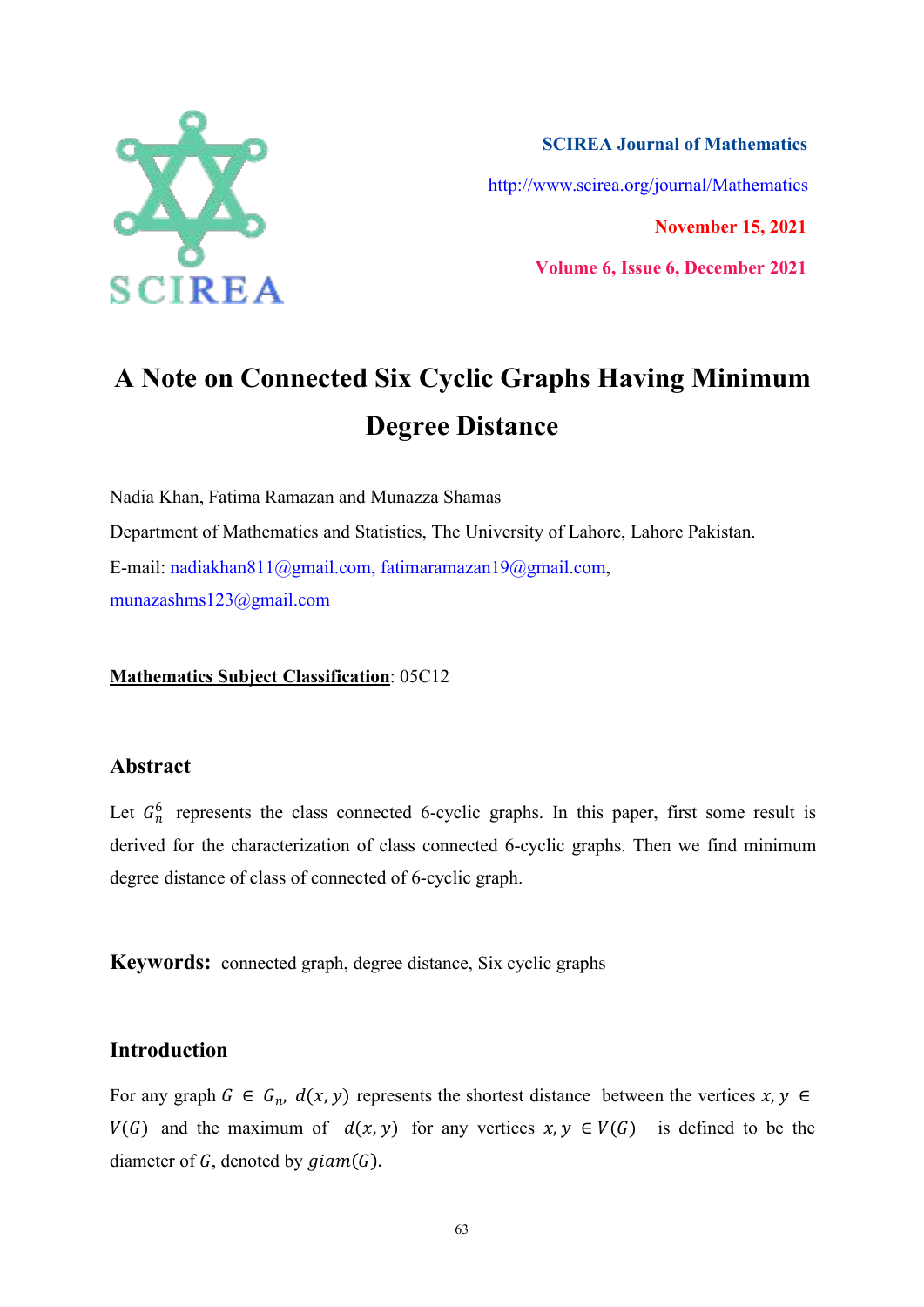The Wiener index [8] is a well-known topological index of a molecular graph which is used to describe molecular branching and cyclicity. It's also stablishes correlation with various parameters of chemical compounds. The wiener index of a graph  $G$  is defined as

$$
\sum_{x \in V(G)} \sum_{x \in V(G)} d(x, y).
$$

Dobrynin and Kotchetova [1] and Gutman [2] introduced a new graph invariant that is more sensitive than the Wiener index. It is defined in the following way: given any  $G \in G_n$  the degree distance of a vertex  $x \in V(G)$  is defined by

$$
D^{'}(x) = d(x)D(x)
$$

where  $d(x)$  is the degree of x and  $D(x) = \sum_{x,y \in V(G)} d(x,y)$ . The degree distance of a graph  $G$  is defined as:

$$
D^{'}(G) = \sum_{x \in V(G)} D^{'}(x) = \sum_{x \in V(G)} d(x)D(x) = \frac{1}{2} \sum_{x, y \in V(G)} d(x, y) (d(x) = d(y)).
$$

In this paper, we determine all the extremal 5-cyclic graphs achieving the minimum degree distance.

In section 2, we list some known results needed in this paper. In section 3, we characterize extremal 5-cyclic graphs achieving the minimum degree distance.

#### **Some Lemmas**

In this section, we characterize connected six cyclic graphs by their degree sequence in the following lemma.

**Lemma 1.** Let  $n \ge 6$ . The degrees of the vertices of a graph  $G \in G_n^6$  are the integers  $n-1 \ge$  $d_1 \geq d_2 \geq \cdots \geq d_n \geq 1$ , iff

- (i)  $\sum_{i=1}^{n} d_i = 2n + 10$
- (ii)  $d_i \geq 2$ , for at least six indices.

*Proof:*  $\implies$  Let  $G \in G_n^5$ . Then by the definition of 5-cyclic graph condition (i) and (ii) is verified.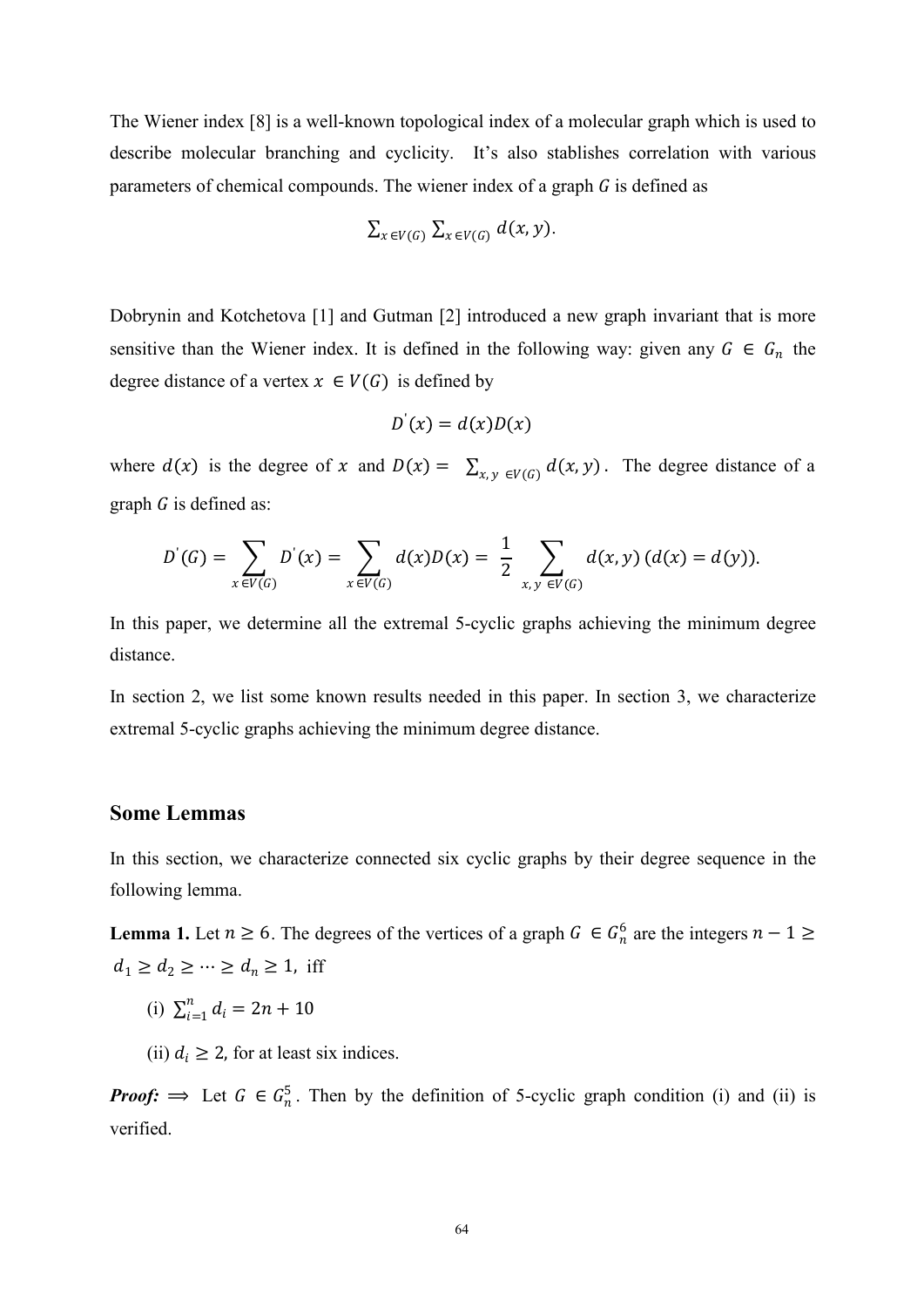$\Leftarrow$  For  $n = 6$ , we have  $\sum_{i=1}^{6} d_i = 22$ . If  $d_6 \ge 4$  then  $d_1 + d_2 + d_3 + d_4 + d_5 \ge 24$  a contradiction. So  $d_6 < 4$ . If  $d_6 = 3$  then  $\sum_{i=1}^{n} d_i = 19$ , which implies that  $(d_1, d_2, d_3, d_4, d_5, d_6) = (5, 5, 3, 3, 3, 3)$ , or  $(5, 4, 4, 3, 3, 3)$  or  $(4, 4, 4, 4, 4, 3, 3)$  represented by graphs  $H_1$  or  $H_2$  or  $H_3$ , respectively in fig 1. If  $d_6 < 3$ , then  $d_6 = 2$  and  $(d_1, d_2, d_3, d_4, d_5, d_6) = (5, 4, 4, 4, 3, 2)$ , or  $(5, 5, 4, 3, 3, 2)$  represented by graphs  $H_4$  or  $H_5$ , respectively in fig 1. Let  $n \ge 7$  and assume that the result is true for all  $k \le n$ .

**Case 1.** If  $d_n > 1$ , then  $d_n = 2$ . Otherwise,  $d_1 + d_2 + \cdots + d_n > 3n > 2n + 10$ . If  $d_n = 3$ for n=7, 8, 9 or 10, we do not have a graphical sequence. For  $d_n = 2$ , and sufficiently large *n*, by solving the equation,  $d_1 + d_2 + \cdots + d_{n-1} = 2n + 8$ . We have the following possibilities

**Subcase** 1.1. If  $d_1 = 12$ ,  $d_2 = d_3 = \cdots = d_n = 2$ , then the unique resultant graph is isomorphic to  $G_1$  in fig.2.

**Subcase** 1.2. If  $d_1 = 11$ ,  $d_2 = 3$ ,  $d_3 = \cdots = d_n = 2$ , then the unique resultant graph is isomorphic to  $G_2$  in fig.2.

**Subcase** 1.3. If  $d_1 = 10$ ,  $d_2 = d_3 = 3$ ,  $d_4 = \cdots = d_n = 2$ , then the unique resultant graph is isomorphic to  $G_3$  or  $G_4$  in fig.2.

**Subcase** 1.4. If  $d_1 = 9$ ,  $d_2 = d_3 = d_4 = 4$ ,  $d_5 = d_6 = \cdots = d_n = 2$ , then the unique resultant graph is isomorphic to  $G_5$  or  $G_6$  in fig.2.

**Subcase** 1.5. If  $d_1 = 8$ ,  $d_2 = d_3 = d_4 = d_5 = 3$ ,  $d_6 = \cdots = d_n = 2$ , then the unique resultant graph is isomorphic to  $G_7$  or  $G_8$  in fig.2.

**Subcase** 1.6. If  $d_1 = 7$ ,  $d_2 = 4$ ,  $d_3 = d_4 = d_5 = 3$ ,  $d_6 = \cdots = d_n = 2$ , then the unique resultant graph is isomorphic to  $G<sub>9</sub>$  in fig.2.

**Subcase** 1.7. If  $d_1 = 6$ ,  $d_2 = d_3 = 4$ ,  $d_4 = d_5 = 3$ ,  $d_6 = \cdots = d_n = 2$ , then the unique resultant graph is isomorphic to  $G_{10}$  or  $G_{11}$  in fig.2.

**Subcase** 1.8. If  $d_1 = 6$ ,  $d_2 = 4$ ,  $d_3 = d_4 = d_5 = d_6 = 3$ ,  $d_7 = \cdots = d_n = 2$ , then the unique resultant graph is isomorphic to  $G_{12}$  in fig.2.

**Subcase** 1.9. If  $d_1 = d_2 = 6$ ,  $d_3 = d_4 = 4$ ,  $d_5 = d_6 = \cdots = d_n = 2$ , then the unique resultant graph is isomorphic to  $G_{13}$  in fig.2.

**Subcase** 1.10. If  $d_1 = 6$ ,  $d_2 = 5$ ,  $d_3 = 4$ ,  $d_4 = 3$ ,  $d_5 = d_6 \cdots = d_n = 2$ , then the unique resultant graph is isomorphic to  $G_{14}$  in fig.2.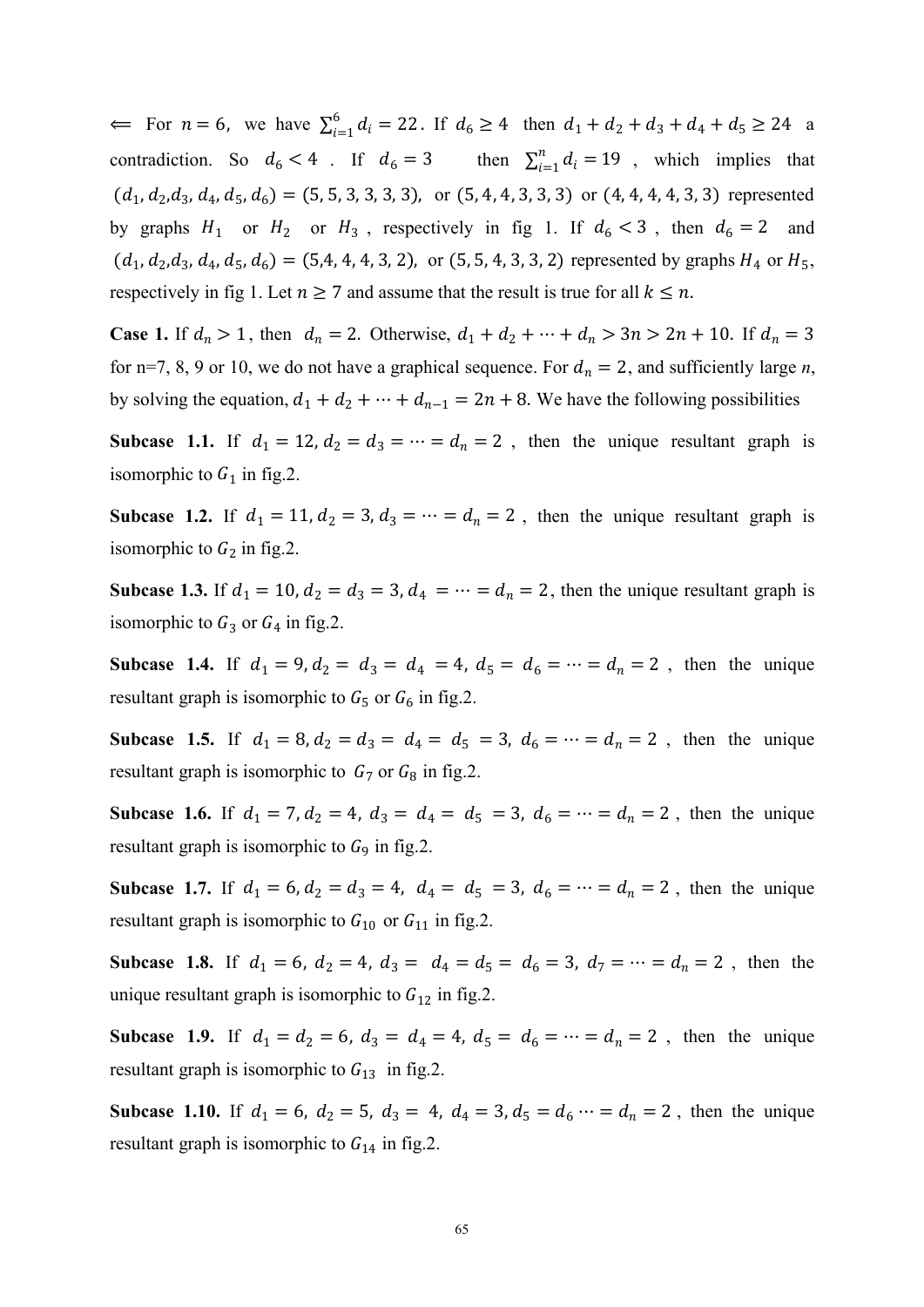**Subcase** 1.11. If  $d_1 = 6, d_2 = d_3 = d_4 = d_5 = d_6 = d_7 = 3, d_8 = \cdots = d_n = 2$ , then the unique resultant graph is isomorphic to  $G_{15}$  in fig.2.

**Subcase** 1.12. If  $d_1 = 5$ ,  $d_2 = d_3 = d_4 = d_5 = d_6 = d_7 = 3$ ,  $d_8 = \cdots = d_n = 2$ , then the unique resultant graph is isomorphic to  $G_{16}$  in fig.2.

**Subcase** 1.13. If  $d_1 = d_2 = 5$ ,  $d_3 = d_4 = 4$ ,  $d_5 = d_6 = 3$ ,  $d_7 = \cdots = d_n = 2$ , then the unique resultant graph is isomorphic to  $G_{17}$  in fig.2.

**Subcase** 1.14. If  $d_1 = d_2 = 5$ ,  $d_3 = 4$ ,  $d_4 = d_5 = 3$ ,  $d_6 = d_7 = d_8 = \cdots = d_n = 2$ , then the unique resultant graph is isomorphic to  $G_{18}$  in fig.2.

**Subcase** 1.15. If  $d_1 = d_2 = d_3 = d_4 = d_5 = 4$ ,  $d_6 = d_7 = \cdots = d_n = 2$ , then the unique resultant graph is isomorphic to  $G_{19}$  in fig.2.

**Subcase** 1.16. If  $d_1 = d_2 = d_3 = d_4 = d_5 = d_6 = d_7 = d_8 = d_9 = d_{10} = 3$ ,  $d_{11} = \cdots =$  $d_n = 2$ , then the unique resultant graph is isomorphic to  $G_{20}$  in fig.2.

**Subcase** 1.17. If  $d_1 = 5$ ,  $d_2 = 4$ ,  $d_3 = d_4 = d_5 = d_6 = d_7 = 3$ ,  $d_8 = \cdots = d_n = 2$ , then the unique resultant graph is isomorphic to  $G_{21}$  in fig.2.

**Case 2.** If  $d_n = 1$ , we consider the following two subcases:

**Subcase 2.1.** If  $d_1 = n - 1$ , and for sufficiently large *n*, we have the following possibilities,

**Subcase 2.1.1.** If  $d_1 = n - 1$ ,  $d_2 = d_3 = d_4 = 3$ ,  $d_5 = \cdots = d_{10} = 2$ ,  $d_{11} = \cdots = d_n = 1$ , then the unique resultant graph is isomorphic to  $A_1$  in fig.3.

**Subcase** 2.1.2. If  $d_1 = n - 1$ ,  $d_2 = \cdots = d_7 = 3$ ,  $d_{11} = \cdots = d_n = 1$ , then the unique resultant graph is isomorphic to  $A_2$  in fig.3.

**Subcase 2.1.3.** If  $d_1 = n - 1$ ,  $d_2 = 5$ ,  $d_3 = 3$ ,  $d_4 = d_5 = d_6 = d_7 = 2$ ,  $d_8 = \cdots = d_n = 1$ , then the unique resultant graph is isomorphic to  $A_3$  in fig.3.

**Subcase** 2.1.4. If  $d_1 = n - 1$ ,  $d_2 = 5$ ,  $d_3 = 3$ ,  $d_4 = d_5 = d_6 = 3$ ,  $d_7 = d_8 = 2$ ,  $d_9 = \cdots =$  $d_n = 1$ , then the unique resultant graph is isomorphic to  $A_4$  in fig.3.

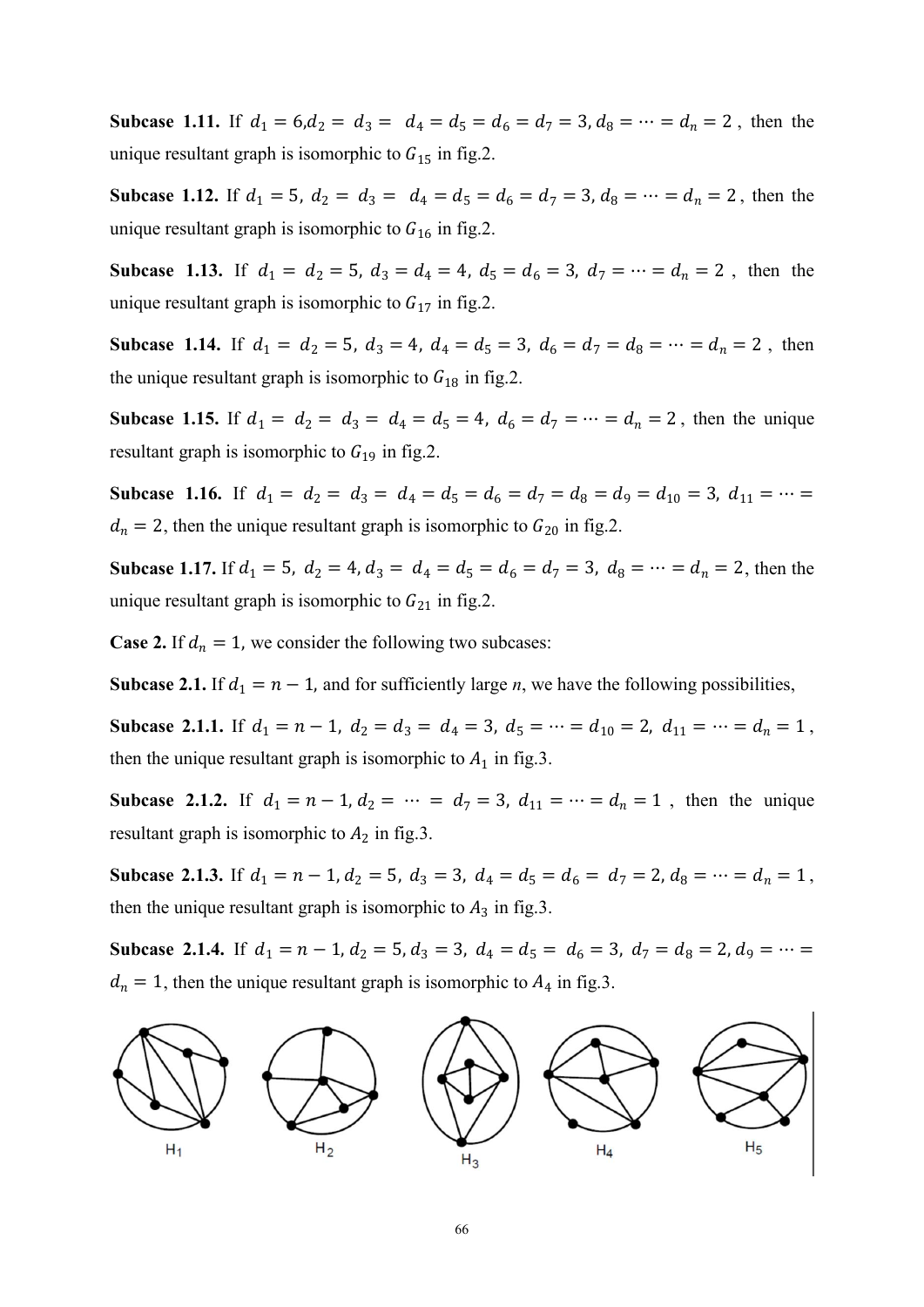#### **Fig. 1**



**Fig. 2**

**Subcase** 2.1.5. If  $d_1 = n - 1$ ,  $d_2 = \cdots = d_5 = 3$ ,  $d_6 = \cdots = d_9 = 2$ ,  $d_{10} = \cdots = d_n = 1$ , then the unique resultant graph is isomorphic to  $A_5$  in fig.3.

**Subcase** 2.1.6. If  $d_1 = n - 1$ ,  $d_2 = 4$ ,  $d_3 = d_4 = d_5 = 3$ ,  $d_6 = d_7 = 2$ ,  $d_8 = d_9 = \cdots$  $d_n = 1$ , then the unique resultant graph is isomorphic to  $A_6$  in fig.3.

**Subcase** 2.1.7. If  $d_1 = n - 1$ ,  $d_2 = d_3 = d_4 = d_5 = d_6 = d_7 = 3$ ,  $d_8 = \cdots d_{19} = 2$ ,  $d_{20} =$  $\cdots = d_n = 1$ , then the unique resultant graph is isomorphic to A in fig.3.

**Subcase 2.1.8.** If  $d_1 = n - 1$ ,  $d_2 = 7$ ,  $d_3 = d_4 = d_5 = d_6 = d_7 = d_8 = 2$ ,  $d_9 \cdots = d_n = 1$ , then the unique resultant graph is isomorphic to  $A$  in fig.3.

**Subcase** 2.1.9. If  $d_1 = n - 1$ ,  $d_2 = 4$ ,  $d_3 = d_4 = 3$ ,  $d_5 = d_6 = d_7 = d_8 = 2$ ,  $d_9 = \cdots =$  $d_n = 1$ , then the unique resultant graph is isomorphic to  $A_9$  in fig.3.

**Subcase 2.1.9.** If  $d_1 = n - 1$ ,  $d_2 = d_3 = 4$ ,  $d_4 = 3$ ,  $d_5 = d_6 = d_7 = 2$ ,  $d_8 = \cdots = d_n = 1$ , then the unique resultant graph is isomorphic to  $A_{10}$  in fig.3.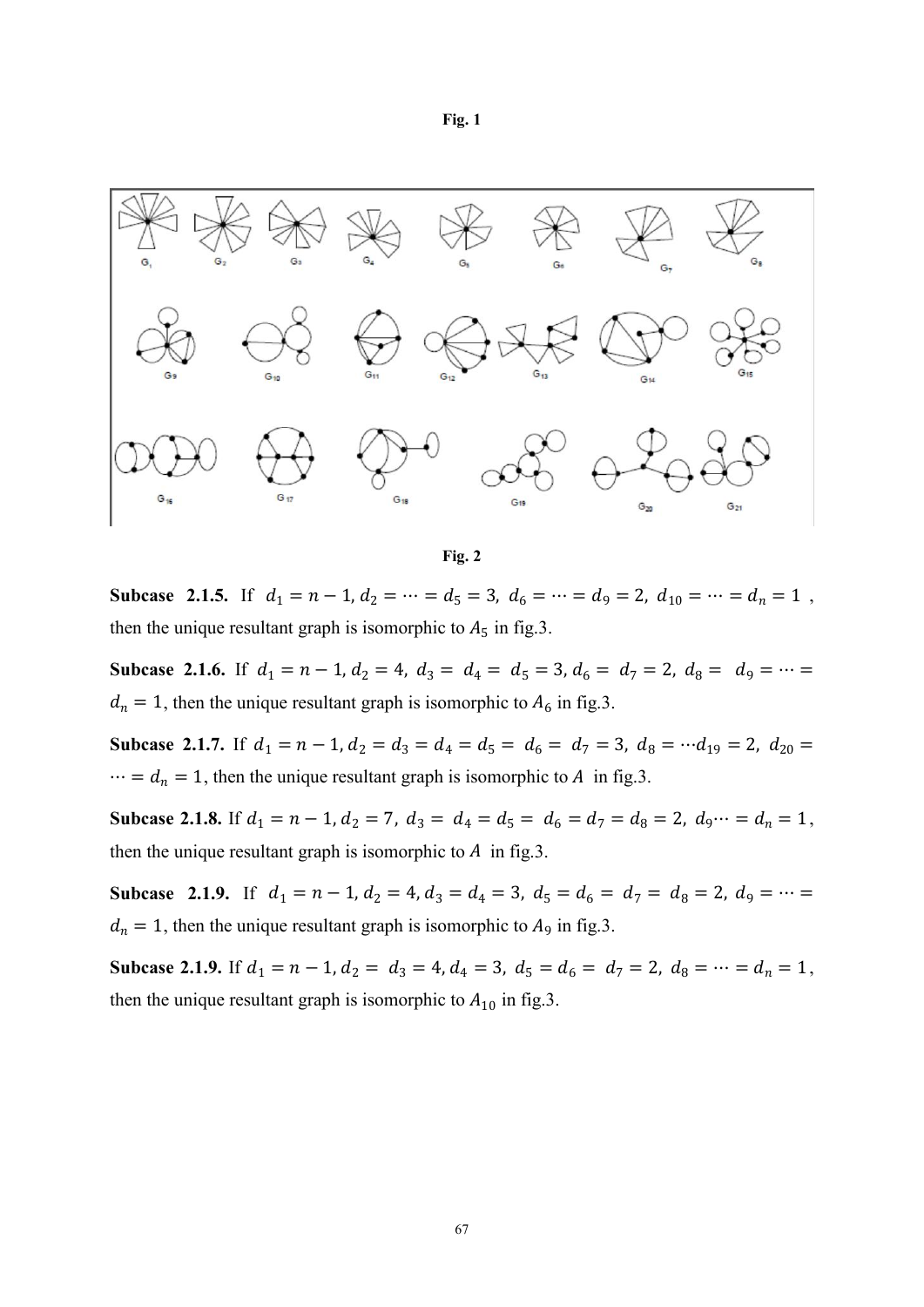



**Subcase 2.2.** Suppose  $d_1 \le n - 2$  and  $d_n = 1$ . For each  $1 \le i \le n - 1$  if  $d_i \le 2$  then  $\sum_i d_i \leq 2n-1$ , which is a contradiction. We can find a maximal index *j*,  $1 \leq j \leq n-1$ , such that  $d_j \ge 3$ , and  $d_{j+1} \le 2$  and  $d_1 \ge d_2 \ge \cdots \ge d_{j-1} \ge d_j \ge \cdots \ge d_n \ge 1$ . At least six members of the sequence  $d_1, \dots, d_{j-1}$ ,  $d_j - 1$ ,  $\dots, d_{n-1}$  are greater than 2, for which  $d_1 \leq$  $n-2$  and  $d_1 + d_2 + \cdots + d_n = 2(n-1) + 10 = 2n + 8$ . By induction hypothesis there exist  $G \in G_n^6$  having this degree sequence. By adding a new vertex, joined by an edge with the vertex having degree  $d_{i-1}$ , we obtain a graph having six cycles with the degree sequence  $d_1 \geq d_2 \geq \cdots \geq d_n = 1$ . This completes the proof of Lemma 1.

If for any vertex  $v \in V(G)$ ,  $d(v) = k$ , then  $D(v) \ge 2n - k - 2$ , and if for all  $v \in V(G)$ ,  $d(v, y) \le 2$  then  $D(v) = 2n - k - 2$ . Consequently,  $D(G) =$  $\sum_{v \in V(G)} d(v)D(v) \geq \frac{1}{2} \sum_{k=1}^{n-1} kx_k (2n-k-2)$ , where  $x_i$  denotes the number of vertices of degree *i*,  $1 \le i \le n - 1$ . By denoting as in [2],  $F(x_1, x_2, \dots, x_{n-1}) = \sum_{k=1}^{n-1} kx_k (2n - k - 2)$ . We will find the minimum of  $F(x_1, x_2, ..., x_{n-1})$  over all-natural numbers  $x_1, x_2, ..., x_{n-1} \ge$ 0 satisfying the conditions in above lemma. We have the following corollary:

**Corollary:** Let  $n \ge 6$ . The integers  $x_1, x_2, \dots, x_{n-1} \ge 0$  are the multiplicities of the degrees of a graph  $G \in G_n^6$  iff

- (i)  $\sum_{i=1}^{n-1} x_i = n$
- (ii)  $\sum_{i=1}^{n-1} ix_i = 2n + 10$
- (iii)  $x_1 \leq n-6$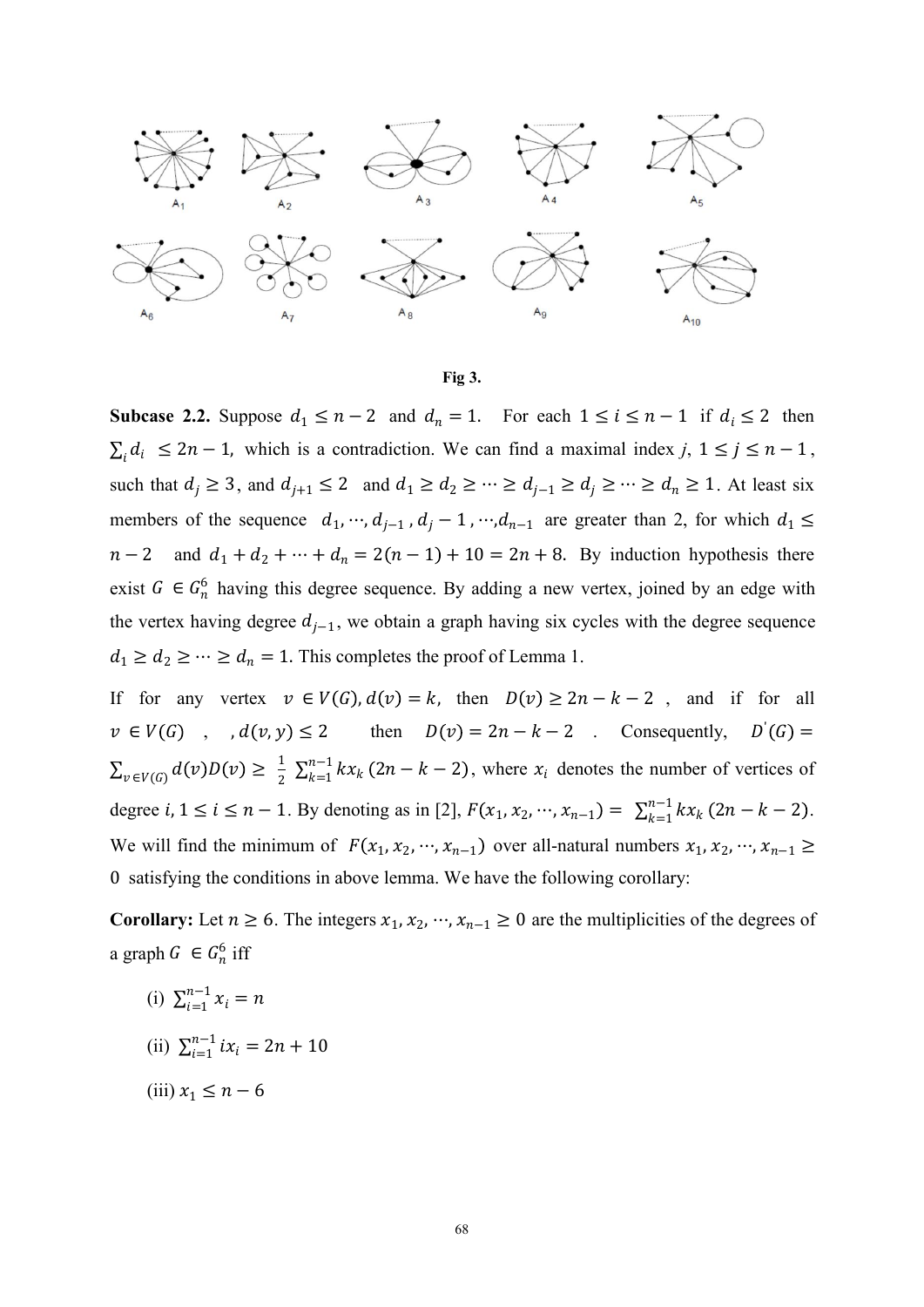Let the set of vectors  $x_1, x_2, \dots, x_{n-1}$ , where  $x_1, \dots, x_{n-1}$  are non-negative integers be denoted by  $\Delta$  satisfying the conditions (i)-(iii) of corollary. Let us define transformations  $T_1$  and  $T_2$  $m \ge 2$ ,  $p > 0$ ,  $m + p \le n - 2$ ,  $x_m \ge 1$ ,  $x_p \ge 1$ , by

$$
T_1(x_1, ..., x_{n-1}) = (x'_1, ..., x'_{n-1}) = (x_1, ..., x_{m-1} + 1, x_m - 1, ..., x_{m+p} - 1, x_{m+p+1} + 1, ..., x_{n-1})
$$
 and

$$
T_2(x_1, \dots, x_{n-1}) = (x_1, \dots, x_{n-1}) = (x_1, \dots, x_{m-1} + 1, x_m - 2, x_{m+1} + 1, \dots, x_{n-1})
$$
 we have  

$$
x_i = x_i^{\dagger}
$$
 for  $i \neq \{m-1, m, m+p, m+p+1\}.$ 

**Lemma 2.** Let  $(x_1, \dots, x_{n-1}) \in \Delta$  then

- (a).  $T_1(x_1, ..., x_{n-1}) \in \Delta$  if  $m \neq 2$  and  $x_1 \neq n-7$ , moreover  $F(T_1(x_1, ..., x_{n-1}))$  $F(x_1, ..., x_{n-1})$
- (b).  $T_2(x_1, ..., x_{n-1}) \in \Delta$  if  $m \neq 2$  and  $x_1 \neq n-7$ , moreover  $F(T_2(x_1, ..., x_{n-1}))$  $F(x_1, ..., x_{n-1})$

**Proof:** (a). As  $\sum_{i=1}^{n-1} x_i = \sum_{i=1}^{n-1} x_i^{\prime}$  and  $\sum_{i=1}^{n-1} ix_i = \sum_{i=1}^{n-1} ix_i^{\prime} = 2n + 6$ . If  $(x_1, \dots, x_{n-1}) \in \Delta$ ,  $m = 2$  and  $n - 6$  then  $x_1 > n - 6$  a contradiction. Also  $F(x_1, \dots, x_{n-1})$  $f(T_1(x_1, ..., x_{n-1})) = 2p + 2 > 0.$ 

Similarly, (b) also hold. This completes the proof of lemma 2.

#### **Main result**

**Theorem:** Let  $G \in G_n^6$ ,  $\mathbf{6}$  $\mathcal{F}^{\text{max}}_{\text{max}}$ 

- (a). If  $n = 6$  then  $minD(G) = 132$ , and the unique extremal graph is isomorphic to  $H_2$  as shown in fig.1.
- (b). If  $n \ge 7$  then  $minD'(G) = 3n^2 + 17n 80$  then all the extremal graphs are isomorphic to the graphs  $F_1$  and  $F_2$  in fig.5.

**Proof.** In order to find min  $F(x_1, \dots, x_{n-1})$  where  $(x_1, \dots, x_{n-1}) \in \Delta$ .

Firstly, let  $n = 6$  the resultant graphs are given in Fig 1, and  $D(H_2) = 132$  is the minimum value.

Secondly, let us consider  $n = 7$ . Then all graphs  $G \in G_7^6$  are  $C_i$ 's where  $1 \le i \le 11$ . Here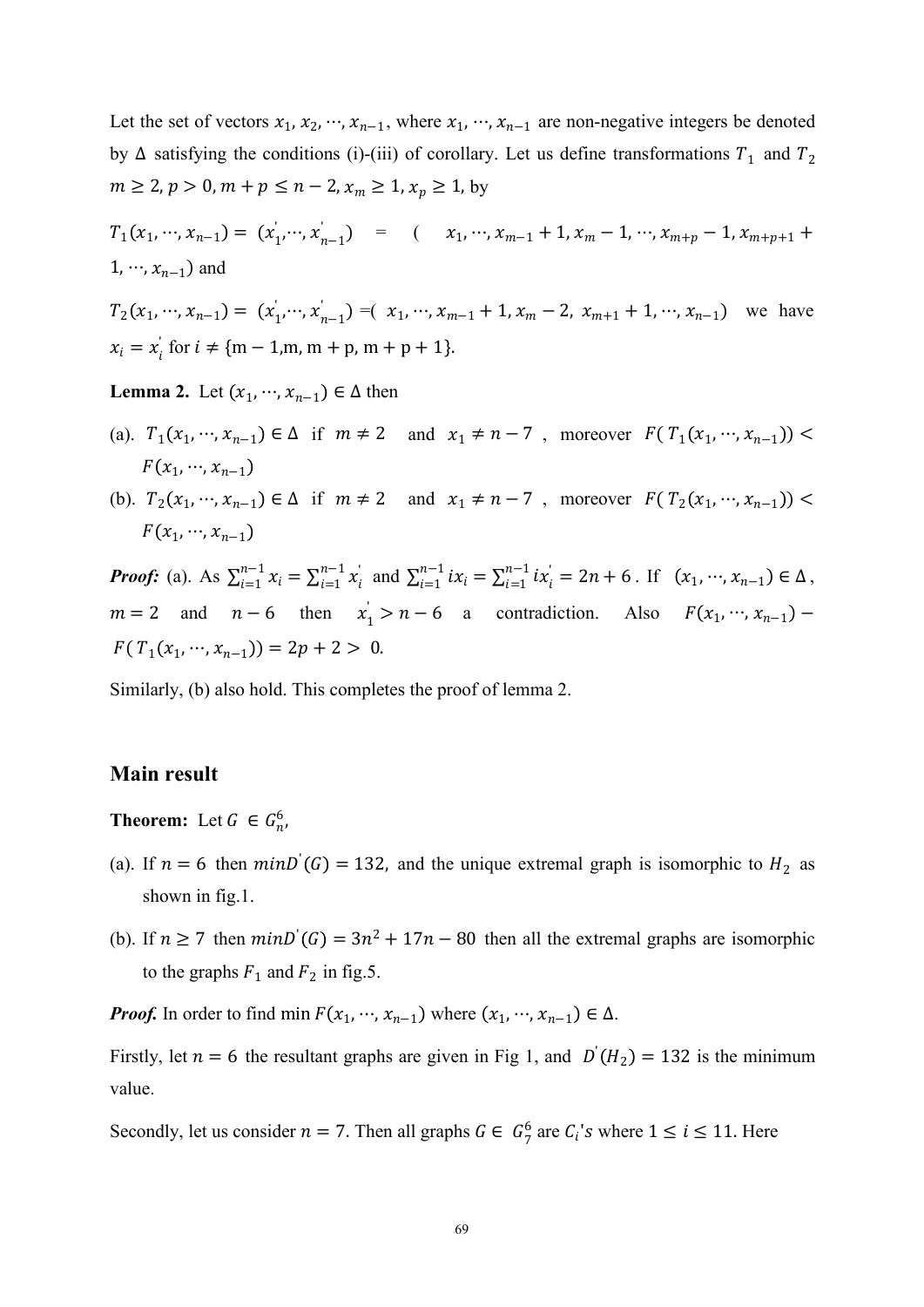$D(C_1) = D(C_7) = 202$ ,  $D(C_2) = 190$ ,  $D(C_3) = 200$ ,  $D(C_4) = D(C_6) = 198$ ,  $D(C_5) =$ 194,  $D(C_8) = 188$ ,  $D(C_9) = D(C_{10}) = 198$  and  $D(C_{11}) = 186$ , where  $C_i$  are shown in Fig.4.

Finally,  $n \ge 8$ . If  $x_{n-1} \ge 2$ , consider two different vertices  $u, v \in V(G)$  such that  $d(u) =$  $d(v) = n - 1$ . As  $n \ge 8$ , we can choose at least eight different vertices distinct from u, v which are adjacent to  $u, v$ . Thus, we have at least seven cycles, which contradicts the hypothesis, Therefore  $x_{n-1} \leq 1$ .

Now we analyze the possible values of  $x_1, x_2, \dots, x_{n-2}$  If there exist  $8 < i, j < n-2$  such that  $x_i \geq 1$  and  $x_j \geq 1$  then by applying the transformation  $T_1$  for the position *i* and *j*, we have a new vector  $(x_1, ..., x_{n-1}) \in \Delta$  for which  $F(x_1, ..., x_{n-1}) < F(x_1, ..., x_{n-1})$ . Similarly, if there exist  $6 < i, j < n - 2$  such that  $x_i \ge 2$  then we obtain a new degree sequence in  $\Delta$  for which  $F(x_1, ..., x_{n-1}) < F(x_1, ..., x_{n-1})$  by applying the transformation  $T_2$ . Now we consider two cases:

**Case 1.** Suppose that there exist distinct indices *i, k* with  $8 < i$ ,  $k < n - 2$  such that  $x_i = 1$ and  $x_k = 0$ . In this case, if  $x_7 \ge 1$  then by applying the transformation  $T_1$  for position 7 and *i*, we obtain smaller a smaller value of F, Suppose that  $x_7 = 0$ . Since  $x_{n-1} \in \{0, 1\}$ , we will analyze the two cases separately.

(a) In this case  $x_{n-1} = x_i = 1$ , where  $7 < i$  and  $x_5 = 0$ . We can consider different vertices u,v, w,x, y, p,q  $\in V(G)$  such that  $d(u) = n - 1$ ,  $d(v) = i \ge 7$  then w,x, y, p,q are all adjacent to u and v respectively. Meanwhile, u and v are adjacent too, so we have found six cycles which contradicts the hypothesis.

**(b)** If  $x_{n-1} = 0$  then  $x_5 = 0$  and  $x_i = 1$ ,  $(7 < i, n-2)$  and  $\Delta$  is characterized by the equations  $x_1 + x_2 + x_3 + x_4 = n - 1$  and  $x_1 + 2x_2 + 3x_3 + 4x_4 = 2n + 8 - i$  which implies that  $x_2 + 2x_3 = n + 8 - i$  by solving for  $x_2$  and  $x_3$  and then by applying the transformation for position 2 and *i* or 3 and *i* or 4 and *i*, we obtain smaller value of

**Case 2.** Suppose that  $x_8, \dots, x_{n-1} = 0$ , hold and the degree sequence is  $(x_1, x_2, x_3, x_4, x_5, x_6, x_7, 0, \dots, 0, x_n)$ . As  $x_{n-1} \in \{0, 1\}$ , so we have to analyze two cases:

(a). If  $x_{n-1} = 0$ , then  $x_2 + 2x_3 + 3x_4 + 4x_5 + 5x_6 + 6x_7 = n + 10$ . This equation does not hold. If all  $x_2, x_3, x_4, x_5, x_6$  and  $x_7$  are not greater than 2, then  $x_2 + 2x_3 + 3x_4 + 4x_5 +$  $5x_6 + 6x_7 \le 42$  which contradicts the hypothesis  $n \ge 8$ . If one of them is greater than two, then by using  $T_2$  for the corresponding position, we obtain a smaller value of F.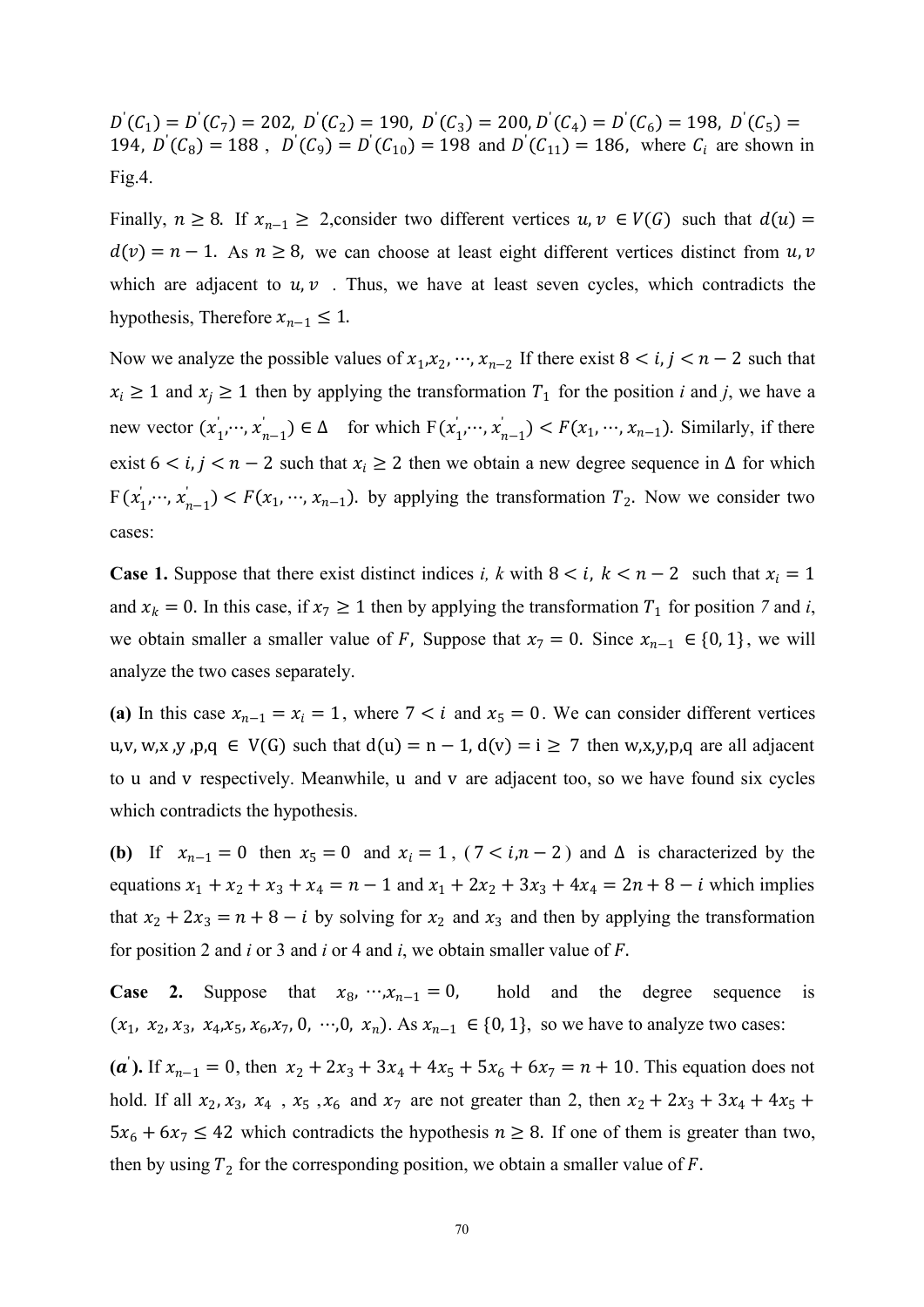(b). If  $x_{n-1} = 1$ , then  $x_2 + 2x_3 + 3x_4 + 4x_5 + 5x_6 + 6x_7 = 12$ . If  $x_7 \ge 3$ , then  $x_2 +$  $2x_3 + 3x_4 + 4x_5 + 5x_6 + 6x_7 \ge 18$  which is not possible. So  $x_7 \le 2$ , if  $x_7 = 2$  then  $x_2$  +  $2x_3 + 3x_4 + 4x_5 + 5x_6 = 0$ , which implies that  $x_2 = x_3 = x_4 = x_5 = x_6 = 0$  and  $x_1 = n -$ 3 which is a contradiction as  $x_1 \le n - 6$ . So  $x_7 \ne 2$ . Thus either  $x_7 = 0$  or  $x_7 = 1$ .

If  $x_7 = 1$ , then  $x_2 + 2x_3 + 3x_4 + 4x_5 + 5x_6 = 6$ , the possible solutions which gives the graphical degree sequence and which satisfy all the conditions of corollary 1 is  $x_2 = 6$ ,  $x_3 =$  $x_4 = x_5 = x_6 = 0$ . The degree sequence  $(n - 8, 6, 0, 0, 0, 0, 1, 0, \dots, 0, 1)$  and  $t_2(n -$ 8, 6,0, 0,0, 0, 1, 0,  $\cdots$ , 0, 1) is not graphical. Thus  $F(n-8, 6, 0, 0, 0, 0, 1, 0, \cdots, 0, 1) = 3n^2 +$  $\lambda^2 +$  $17n - 86$ .

Next consider if  $x_7 = 0$ , then then  $x_2 + 2x_3 + 3x_4 + 4x_5 + 5x_6 = 12$ , all possible solution of  $x_2$ ,  $x_3$ ,  $x_4$ ,  $x_5$  and  $x_6$  which follows the above corollary and construct the twenty dour degree sequences which are graphical. The sequences are

 $(n - 6, 0, 3, 2, 0, \cdots, 0, 1), (n - 6, 0, 4, 0, 1, 0, \cdots, 0, 1), (n - 7, 3, 0, 3, 0, \cdots, 0, 1),$  $(n-7, 0, 6, 0, \cdots, 0, 1), (n-7, 2, 3, 0, 1, 0, \cdots, 0, 1), (n-7, 1, 4, 1, 0, \cdots, 0, 1), (n-7, 3, 1, 1, 1, \cdots, 0, 1),$  $(n-8, 4, 1, 2, 0, \cdots, 0, 1), (n-8, 3, 3, 1, 0, \cdots, 0, 1), (n-8, 2, 5, 0, \cdots, 0, 1), (n-8, 5, 1, 0, 0, 1, 0, \cdots, 0, 1),$  $(n-7, 3, 2, 0, 0, 1, 0, \cdots, 0, 1), (n-9, 5, 2, 1, 0, \cdots, 0, 1), (n-9, 6, 1, 0, 1, 0, \cdots, 0, 1), (n-9, 6, 0, 2, 0, \cdots, 0, 1),$  $(n-9, 7, 0, 0, 0, 1, \cdots, 0, 1), (n-10, 8, 0, 0, 1, 0, \cdots, 0, 1), (n-10, 7, 1, 1, 0, \cdots, 0, 1), (n-10, 6, 3, 0, \cdots, 0, 1),$  $(n-11, 8, 2, 0, \cdots, 0, 1), (n-11, 9, 0, 1, 0, \cdots, 0, 1), (n-12, 10, 1, 0, \cdots, 0, 1), (n-13, 12, 0, \cdots, 0, 1).$ 

By applying transformations  $T_1$  and  $T_2$  these degree sequences are transformed to either the sequence  $(n - 7,3,2,0,0,1,0,\dots,0,1)$  or  $(n - 6,1,2,1,1,0,\dots,0,1)$  represented by graphs  $F_1$  and  $F_2$  respectively. respectively. But  $F(n-7,3,2,0,0,1,0,\dots,0,1) = 3n^2 + 17n - 80 < F(n t_{0}$ ,  $t_{0}$ ,  $t_{1}$ ,  $t_{0}$ ,  $t_{0}$ ,  $t_{0}$ ,  $t_{1}$  = 78. Hence for  $n \ge 7$ ,  $minD(G) = 3n^{2} + 17n - 80$ .



**Fig. 4**